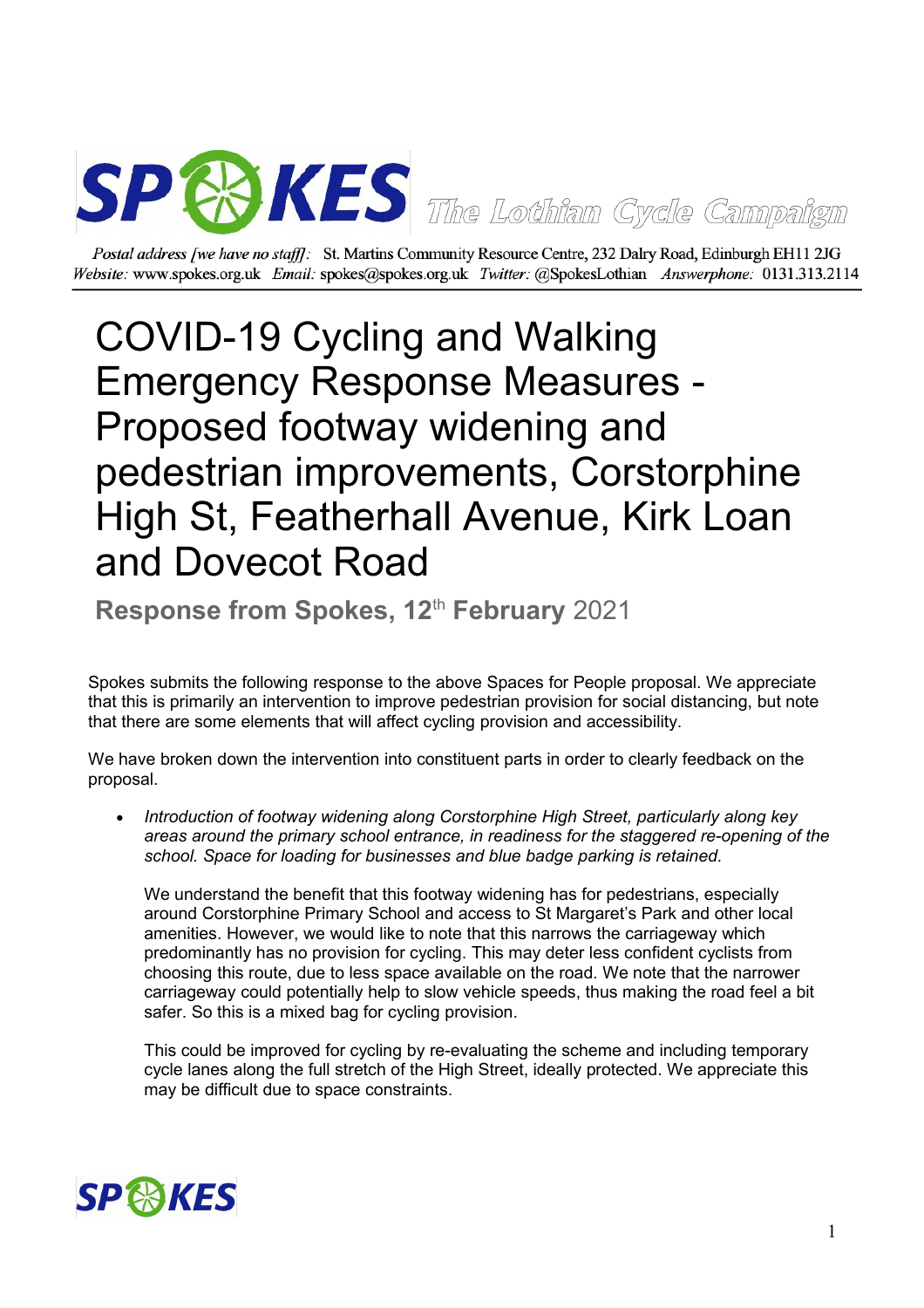*To aid with footway widening and create a safer space for people pedestrians, traffic calming build outs are also included along the High Street.*

These build-outs could help to slow speeds along the High Street, which is a known blackspot for speeding and has endured a range of collisions and serious incidents over the last few years.

The build outs on the High Street create a pinch point and potential danger for cycles, whilst less confident cyclists might find this intimidating and be put off. To address this we suggest the following modifications.

Make both build outs completely on the left hand side of the road and within them incorporate a bicycle by-pass. This has benefits

- less confident cyclists do not need to move out to the other side of the road
- cyclists can keep going even when oncoming vehicles have priority because they are keeping to the left and not in conflict

On the down side by-passes can be omitted from the road cleaning regime and over time can become strewn with debris, so if this were to be taken forward the bypasses would need to be swept to keep them attractive and safe.

 *On Featherhall Avenue, parking restrictions have been introduced to deter pavement parking and thereby provide safer more accessible pavements for physical distancing when walking.*

This is good news. This is a common route for cyclists travelling north/south and it's improved with the parking prohibition. This stretch is a dangerous pinch point and blind spot; clearer sightlines and more space will be an improvement for people cycling.

 *At all side roads along the High Street, including Kirk Loan, corner radii have been tightened so that there is more space for pedestrians.*

This should help to slow vehicles down at the tightened junctions and ensure that drivers are more mindful of their maneuvers. Hopefully this will provide minor improvements for people cycling, as junctions are dangerous spots for cyclists. Drivers will be less likely to swing out of junctions at speed with these changes. The Dovecot Road junction is especially welcomed, as this is a designated Quiet Route.

 *Cycleways have been introduced at the west end of the High Street and Ladywell Road to provide safe space for cycling, these will tie into further cycleways along Ladywell Road that are due to be brought forward under notification in a few weeks' time through the SfP Meadow Place Road scheme.*

While we welcome consideration for the provision of cycles at the junctions of Ladywell Avenue and Featherhall Avenue, it is very piecemeal and looks to be painted cycle lanes only from the plans. We understand that this temporary lane is to join with protected cycleways further to the west along Ladywell Road, towards Meadow Place Road. This is an improvement, but only really benefits cycle journeys that exit/enter Ladywell Road at Ladywell Avenue and Featherhall Avenue.

We note that extra-wide cycle lanes are provided at the central island pinch point, to reduce the chances of drivers attempting to close-pass at or just before the island. For maximum effect at these danger points, the lanes need to have coloured surfacing.

We know that the road surface at this section of road is very poor. If temporary painted cycle lanes are to be provided, we would expect the road surface to be improved significantly due to potholes, drains and other defects making it dangerous to cycle.